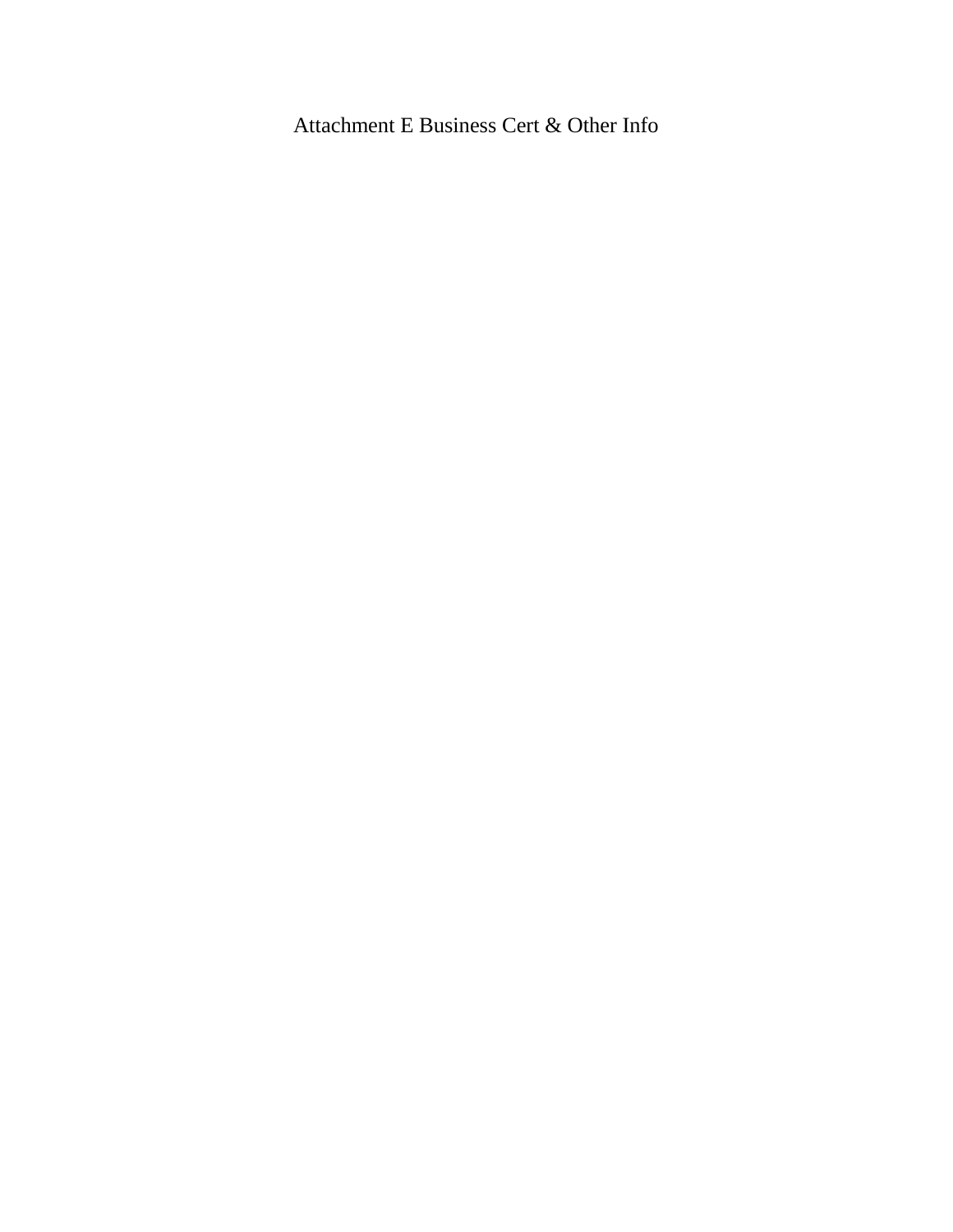

## **CITY OF PHOENIX LAW DEPARTMENT OUTSIDE COUNSEL SERVICES REQUEST FOR PROPOSALS (RFP) NO. 19-LAW-001**

## **BUSINESS CERTIFICATION AND OTHER INFORMATION**

# **1. BUSINESS INFORMATION**

Please provide the following:

| Name of Firm:             |  |
|---------------------------|--|
| Principal Office Address: |  |
| <b>Mailing Address:</b>   |  |
| Telephone Number:         |  |
| Fax Number:               |  |
| E-mail Address:           |  |
| Date:                     |  |

## **2. FORM OF BUSINESS ENTITY**

| Is your firm a:                  |            |                      |
|----------------------------------|------------|----------------------|
| Corporation*<br>Partnership      | Individual | <b>Joint Venture</b> |
|                                  |            |                      |
| <b>Authorized Person, Title:</b> |            |                      |
| Signature of Authorized Person:  |            |                      |
| Telephone Number:                |            |                      |
| Fax Number:                      |            |                      |
| E-mail Address:                  |            |                      |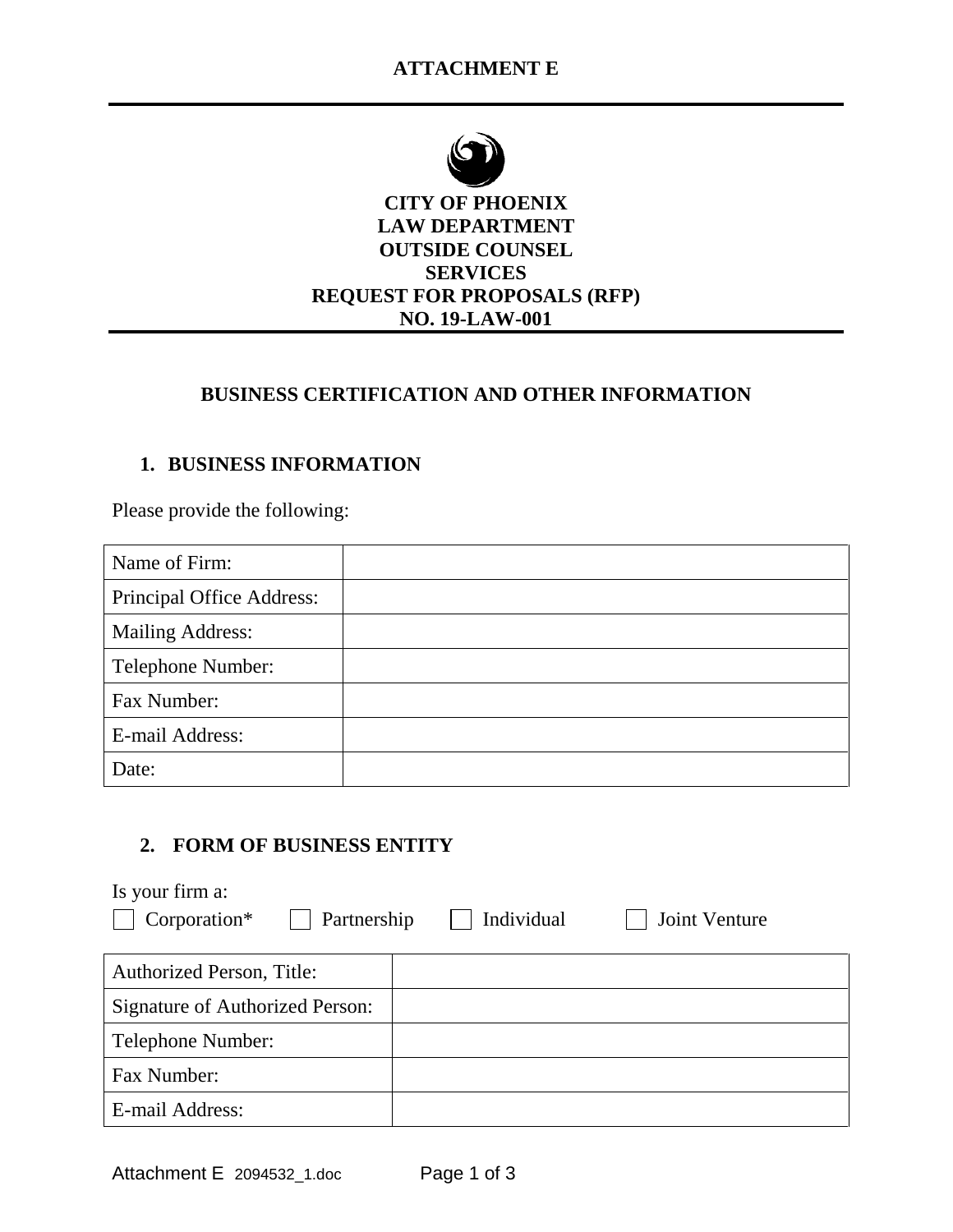

**CITY OF PHOENIX LAW DEPARTMENT OUTSIDE COUNSEL SERVICES REQUEST FOR PROPOSALS (RFP) NO. 19-LAW-001**

\*If a corporation, answer the following:

| Where incorporated:                                              |           |
|------------------------------------------------------------------|-----------|
| Date incorporated:                                               |           |
| Have your Articles ever been suspended<br>or revoked?            | Yes<br>No |
| If yes, when, for what reason, and<br>when were they reinstated: |           |

## **3. CONFLICT OF INTEREST AND RIGHT TO DISQUALIFY**

Respondent shall disclose if it knows, or has reason to believe, that a conflict of interest may exist in its performing the services under any resulting contract. City further reserves the right to disqualify any Respondent on the basis of any real or apparent conflict of interest that is disclosed by the qualifications submitted or any other data available to the City.

City reserves the right to disqualify any Respondent who fails to provide information or data requested, or who provides materially inaccurate or misleading information or data. This disqualification is at the sole discretion of City.

By submission of qualifications hereunder, the Respondent waives any right to object now or in the future, before any body or agency, including but not limited to, the City Council, the Board, or any court, as to City's right to disqualify or as to any disqualification by reason of or apparent conflict of interest determined by City.

- (a) Describe any conflict or potential conflict of interest.
- (b) Describe any procedures that you have to mitigate or eliminate potential conflicts of interest.